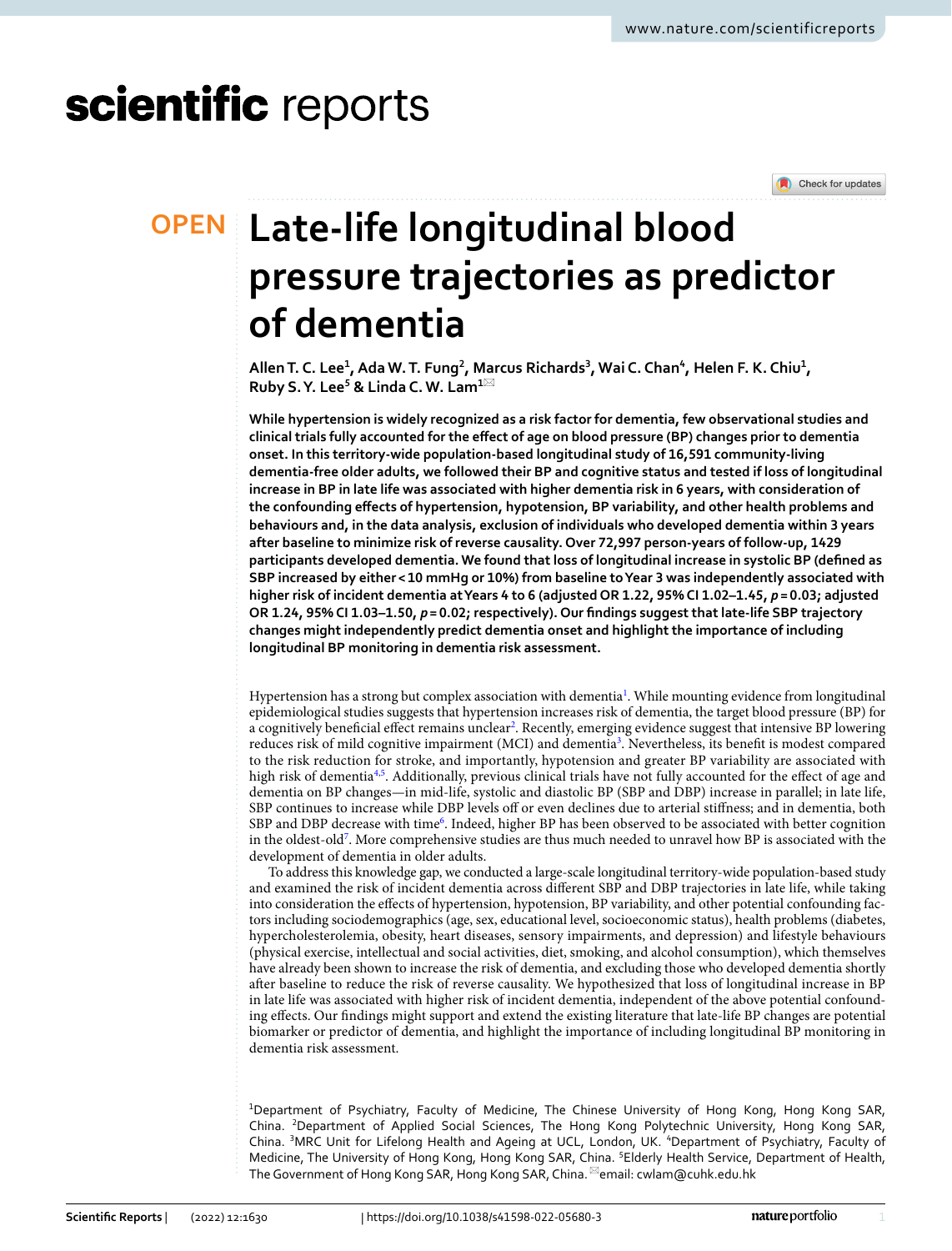|                                      | <b>Incident dementia</b> |                  |                        |
|--------------------------------------|--------------------------|------------------|------------------------|
| Characteristic                       | No $(n=15,162)$          | Yes $(n=1429)$   | P value                |
| Age, years                           | $74.3 + 4.8$             | $76.4 + 5.2$     | $< 0.001$ <sup>+</sup> |
| Female                               | 9525 (62.8)              | 1038 (72.6)      | $< 0.001$ <sup>*</sup> |
| No schooling received                | 3872 (25.5)              | 534 (37.4)       | $< 0.001$ <sup>‡</sup> |
| Low socioeconomic class              | 1914 (12.6)              | 208 (14.6)       | $0.04*$                |
| Hypertension                         | 9695 (63.9)              | 991 (69.3)       | $< 0.001$ <sup>‡</sup> |
| <b>Diabetes</b>                      | 2255 (14.9)              | 261(18.3)        | $0.001*$               |
| Hypercholesterolemia                 | 6355 (41.9)              | 612(42.8)        | $0.50*$                |
| Obesity                              | 5739 (37.9)              | 561 (39.3)       | $0.31^*$               |
| Heart diseases                       | 1693 (11.2)              | 201 (14.1)       | $0.001*$               |
| Visual impairment                    | 4899 (32.3)              | 632 (44.2)       | $< 0.001$ <sup>‡</sup> |
| Hearing impairment                   | 3417 (22.5)              | 365(25.5)        | $0.01*$                |
| Poor balance                         | 3296 (21.7)              | 492 (34.4)       | $< 0.001$ <sup>‡</sup> |
| Depression                           | 581 (3.8)                | 84 (5.9)         | $< 0.001$ <sup>‡</sup> |
| Physical exercise                    | 7194 (50.6)              | 549 (40.8)       | $< 0.001$ <sup>*</sup> |
| Intellectual activities              | 10,142 (66.9)            | 723 (50.6)       | $< 0.001$ <sup>‡</sup> |
| Social activities                    | 11,594 (76.5)            | 1114 (78.0)      | $0.20^{*}$             |
| Adequate fruit and vegetable intake  | 7400 (48.8)              | 643 (45.0)       | $0.006*$               |
| Smoking                              | 790 (5.2)                | 68 (4.8)         | $0.46*$                |
| Alcohol use                          | 629(4.1)                 | 48 (3.4)         | $0.15*$                |
| Systolic blood pressure (SBP), mmHg  | $141.6 + 20.9$           | $142.9 \pm 20.8$ | $0.02^{+}$             |
| Diastolic blood pressure (DBP), mmHg | $71.4 \pm 10.3$          | $70.6 \pm 10.7$  | $0.005^+$              |
| $SBP \ge 140$ mmHg                   | 7851 (51.8)              | 790 (55.3)       | $0.01*$                |
| $DBP \geq 90$ mmHg                   | 649 (4.3)                | 55(3.8)          | $0.44^{\ddagger}$      |
| $SBP \ge 130$ mmHg                   | 11,021 (72.7)            | 1067 (74.7)      | $0.11^*$               |
| $DBP \ge 80$ mmHg                    | 3196 (21.1)              | 275 (19.2)       | $0.10*$                |
| $SBP < 100$ mmHg                     | 209(1.4)                 | 18(1.3)          | $0.71*$                |
| $DBP < 60$ mmHg                      | 1742 (11.5)              | 197 (13.8)       | $0.01*$                |

<span id="page-1-0"></span>**Table 1.** Comparison of baseline characteristics between older adults with and without incident dementia in 6 years. Values are mean±standard deviation for continuous variables as determined by the independent t-test $^\dagger$ , and  $n$  (%) for categorical variables as determined by the  $\chi$ 2 test $^\ddagger$ .

### **Results**

**Dementia incidence.** A total of 18,298 individuals were registered. Of them, 16,591 (90.7%) were included (Supplementary Fig. 1). Teir mean age was 74.5 years (SD=4.9 years), and their mean Mini-Mental State Examination (MMSE) total score was 26.2 (SD = 3.2). They had a median follow-up period of 5.0 years, contributing to 72,997 person-years. 1429 (8.6%) had incident dementia in 6 years. Tey were predominantly female and older, with lower educational attainment, more co-morbidities such as hypertension, diabetes, heart diseases, sensory impairments, and depression, and less healthy lifestyle practices (Table [1](#page-1-0)). The trajectories of their MMSE total score were illustrated in Supplementary Fig. 2.

**Baseline BP and risk of incident dementia.** The incident dementia group had higher SBP and lower DBP at baseline than the cognitively stable group (Table [1\)](#page-1-0), but their associations were no longer signifcant afer controlling for confounding factors (Table [2\)](#page-2-0). Also, no signifcant association was found between systolic or diastolic hypertension (≥140 mmHg/90 mmHg) or hypotension (<100 mmHg/60 mmHg) at baseline and higher risk of incident dementia afer controlling for confounding factors (Tables [1](#page-1-0) and [2\)](#page-2-0). Results remained similar when the latest recommended cutof for hypertension (SBP≥130 mmHg and DBP≥80 mmHg) was used in our analysis (Tables [1](#page-1-0) and [2\)](#page-2-0).

Longitudinal BP trend and risk of incident dementia. A steeper decline in SBP from baseline to Year 3 was found in participants who developed incident dementia at Years 4 to 6 (incident dementia group: 143.0 mmHg [20.9 mmHg] at baseline vs 141.4 mmHg [20.8 mmHg] at Year 3, *p*=0.04; cognitively stable group: 141.0 mmHg [20.5 mmHg] at baseline vs 140.4 mmHg [20.3 mmHg] at Year 3, *p*=0.001; between group diference:  $p = 0.007$ ; Supplementary Fig. 3), whereas the decline in DBP was similar between the two groups (incident dementia group: 70.7 mmHg [10.6 mmHg] at baseline vs 69.9 mmHg [9.8 mmHg] at Year 3, *p*=0.02; cognitively stable group: 71.4 mmHg [10.2 mmHg] at baseline vs 70.5 mmHg [10.0 mmHg] at Year 3, *p*<0.001; between group difference:  $p = 0.09$ ; Supplementary Fig. 4).

Persistent systolic hypertension, but not persistent diastolic hypertension or persistent hypotension, was found to be more prevalent in the incident dementia group than in the cognitively stable group, regardless of the cutof

2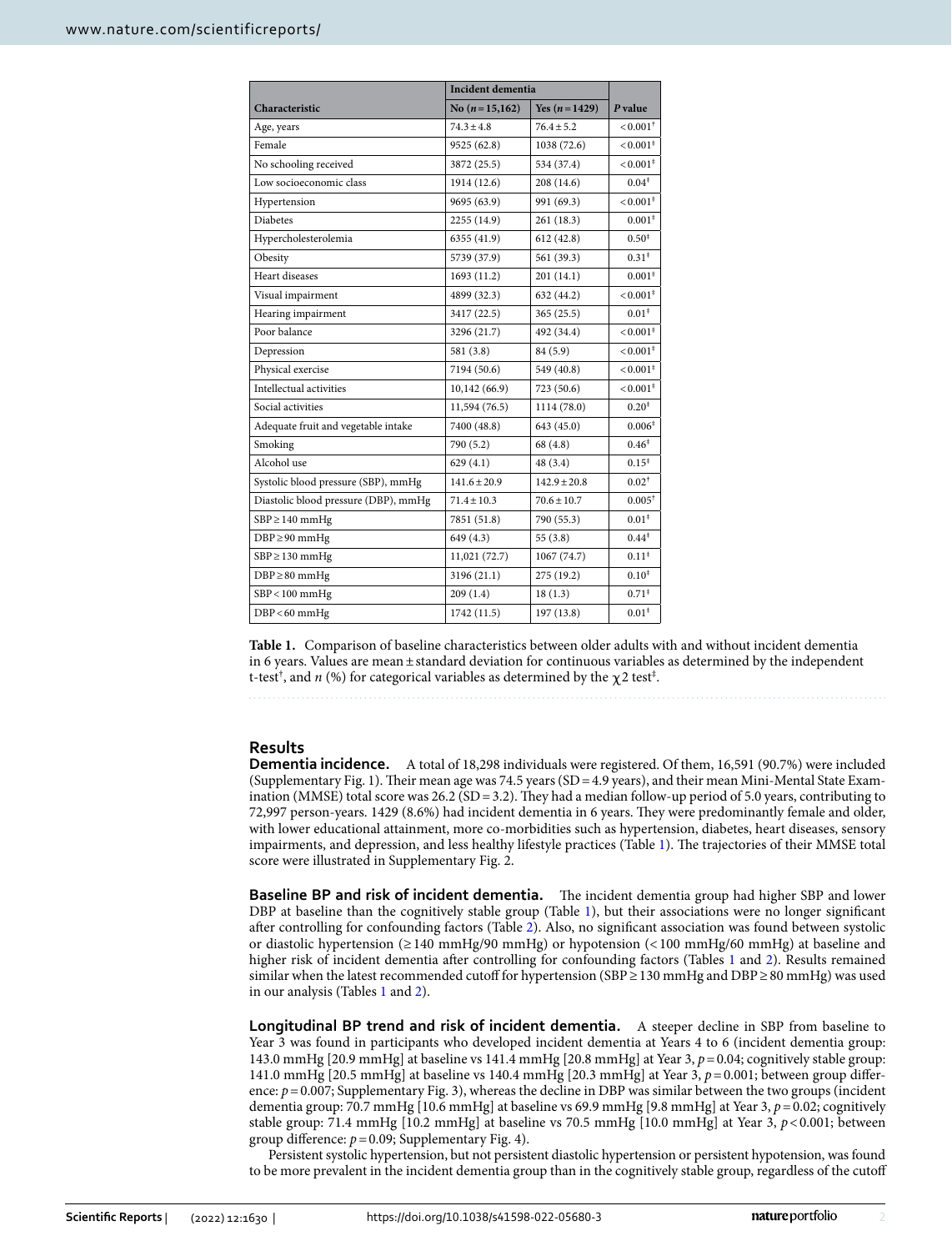|                                 | Model 1             |         | Model 2             |         |
|---------------------------------|---------------------|---------|---------------------|---------|
| <b>Baseline BP</b>              | OR (95% CI)         | P value | OR (95% CI)         | P value |
| Mean SBP                        | $1.01(1.00-1.01)$   | 0.009   | $1.00(0.99 - 1.01)$ | 0.48    |
| Mean DBP                        | $0.99(0.99 - 1.01)$ | 0.07    | $0.99(0.99 - 1.01)$ | 0.58    |
| $SBP \ge 140$ mmHg <sup>†</sup> | $1.21(1.05-1.40)$   | 0.01    | $1.10(0.92 - 1.31)$ | 0.31    |
| $DBP \geq 90$ mmHg <sup>†</sup> | $0.99(0.68 - 1.42)$ | 0.93    | $1.06(0.72 - 1.55)$ | 0.78    |
| $SBP \ge 130$ mmHg <sup>‡</sup> | $1.19(1.00-1.40)$   | < 0.05  | $1.04(0.86 - 1.26)$ | 0.67    |
| $DBP \ge 80$ mmHg <sup>‡</sup>  | $0.91(0.76 - 1.10)$ | 0.34    | $0.98(0.80-1.19)$   | 0.83    |
| $SBP < 100$ mmHg <sup>†</sup>   | $0.93(0.47 - 1.84)$ | 0.83    | $0.87(0.42 - 1.81)$ | 0.71    |
| $DBP < 60$ mmHg <sup>†</sup>    | $1.16(0.94 - 1.44)$ | 0.17    | $1.06(0.84-1.34)$   | 0.61    |

<span id="page-2-0"></span>**Table 2.** Estimated odds ratios (ORs) and 95% confdence intervals (95% CI) of baseline systolic and diastolic blood pressure (SBP and DBP, respectively) for incident dementia at Years 4 to 6. Comparison was made with reference to stable SBP or DBP defned as 100–140 mmHg or 60–90 mmHg, respectively,† or to stable SBP or DBP defned as 100–130 mmHg or 60–80 mmHg, respectively.‡ Model 1 was unadjusted, whereas Model 2 was adjusted for age, sex, educational level, socioeconomic status, hypertension, diabetes, hypercholesterolemia, obesity, heart diseases, visual impairment, hearing impairment, poor balance, depression, physical exercise, intellectual activities, social activities, fruit and vegetable consumption, smoking, and alcohol use.

**Longitudinal BP Model 1 Model 2 OR (95% CI)** *P* **value OR (95% CI)** *P* **value** Persistent SBP ≥ 140 mmHg<sup>†</sup> 1.25 (1.05–1.50) 0.01 1.08 (0.86–1.35) 0.51 Persistent DBP ≥ 90 mmHg<sup>†</sup> 1.18 (0.54–2.56) 0.68 1.47 (0.66–3.25) 0.34 Persistent SBP≥130 mmHg<sup>‡</sup> 1.19 (0.95–1.49)  $1.19 \times 10^{-1} \text{ m}$  1.01 (0.78–1.31) 0.96 Persistent DBP≥80 mmHg‡ 0.93 (0.72–1.20) 0.58 1.08 (0.82–1.42) 0.61 Persistent SBP<100 mmHg† 0.49 (0.07–3.60) 0.48 0.59 (0.08–4.45) 0.61 Persistent DBP<60 mmHg† 1.21 (0.89–1.65) 0.23 1.08 (0.77–1.52) 0.66

<span id="page-2-1"></span>**Table 3.** Estimated odds ratios (ORs) and 95% confdence intervals (95% CI) of persistent systolic and diastolic hypertension and hypotension from baseline to Year 3 for incident dementia at Years 4 to 6. Comparison was made with reference to stable SBP or DBP defned as 100–140 mmHg or 60–90 mmHg, respectively,† or to stable SBP or DBP defned as 100–130 mmHg or 60–80 mmHg, respectively.‡ Model 1 was unadjusted, whereas Model 2 was adjusted for age, sex, educational level, socioeconomic status, hypertension, diabetes, hypercholesterolemia, obesity, heart diseases, visual impairment, hearing impairment, poor balance, depression, physical exercise, intellectual activities, social activities, fruit and vegetable consumption, smoking, and alcohol use.

|                       | Model 1             |         | Model 2              |         |
|-----------------------|---------------------|---------|----------------------|---------|
| <b>BP</b> variability | <b>OR (95% CI)</b>  | P value | OR (95% CI)          | P value |
| SBP mean              | $1.01(1.00-1.01)$   | 0.004   | $1.00(0.99 - 1.007)$ | 0.41    |
| <b>SBP CV</b>         | $1.02(1.01-1.04)$   | 0.004   | $1.01(0.99 - 1.025)$ | 0.19    |
| SBP adjusted SD       | $1.01(1.00-1.03)$   | 0.01    | $1.00(0.99 - 1.016)$ | 0.45    |
| DBP mean              | $0.99(0.98 - 1.00)$ | 0.05    | $1.00(0.99 - 1.008)$ | 0.75    |
| DBP CV                | $1.02(1.01-1.04)$   | 0.005   | $1.01(0.99 - 1.026)$ | 0.15    |
| DBP adjusted SD       | $1.02(0.99 - 1.04)$ | 0.1     | $1.01(0.98 - 1.033)$ | 0.54    |

<span id="page-2-2"></span>**Table 4.** Estimated odds ratios (ORs) and 95% confdence intervals (95% CI) of variability of systolic and diastolic blood pressure (SBP and DBP, respectively) for incident dementia at Years 4 to 6. Model 1 was unadjusted, whereas Model 2 was adjusted for age, sex, educational level, socioeconomic status, hypertension, diabetes, hypercholesterolemia, obesity, heart diseases, visual impairment, hearing impairment, poor balance, depression, physical exercise, intellectual activities, social activities, fruit and vegetable consumption, smoking, and alcohol use. *CV*: coefficient of variation; *SD*: standard deviation.

for hypertension (Supplementary Table 1). However, its association with higher risk of incident dementia was not signifcant afer adjusting for potential confounding factors (Table [3\)](#page-2-1).

Variability of BP levels in the first 3 years, as reflected by the mean, coefficient of variation (CV), and adjusted standard deviation (SD), was greater in the incident dementia group (Supplementary Table 2). However, their associations with higher risk of incident dementia were not signifcant afer adjusting for confounders (Table [4](#page-2-2)).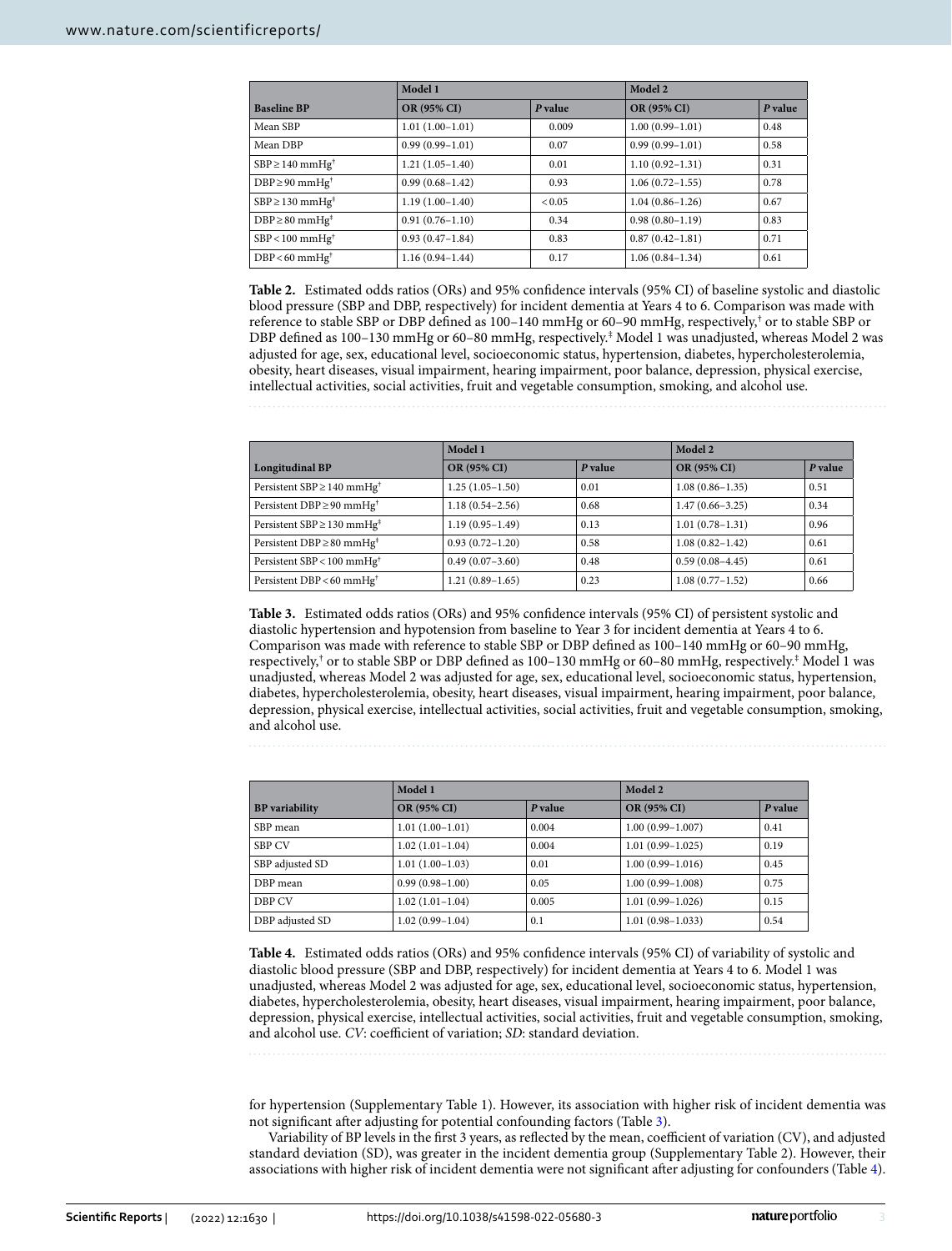|                            | Model 1             |         | Model 2             |         |
|----------------------------|---------------------|---------|---------------------|---------|
|                            | <b>OR (95% CI)</b>  | P value | <b>OR (95% CI)</b>  | P value |
| SBP increased by < 10 mmHg | $1.21(1.03-1.43)$   | 0.02    | $1.22(1.02 - 1.45)$ | 0.03    |
| SBP increased by < 10%     | $1.23(1.03-1.47)$   | 0.03    | $1.24(1.03-1.50)$   | 0.02    |
| DBP increased by < 10 mmHg | $1.05(0.84-1.32)$   | 0.66    | $1.09(0.86 - 1.38)$ | 0.47    |
| DBP increased by $< 10\%$  | $1.15(0.96 - 1.39)$ | 0.13    | $1.19(0.98 - 1.45)$ | 0.08    |

<span id="page-3-0"></span>**Table 5.** Estimated odds ratios (ORs) and 95% confdence intervals (95% CI) of loss of longitudinal blood pressure (BP) increase over the frst 3 years for incident dementia at Years 4 to 6. Model 1 was unadjusted, whereas Model 2 was adjusted for age, sex, educational level, socioeconomic status, history of hypertension, diabetes, hypercholesterolemia, obesity, heart diseases, visual impairment, hearing impairment, poor balance, depression, physical exercise, intellectual activities, social activities, fruit and vegetable consumption, smoking, alcohol use, hypertension, hypotension, and blood pressure variability.

Loss of longitudinal increase in SBP from baseline to Year 3 was more prevalent in participants who developed incident dementia at Years 4 to 6 than those who remained cognitively stable (Supplementary Table 3). Participants whose SBP increased by<10 mmHg or<10% over the frst 3 years were at greater risk of developing dementia in the following 3 years than those whose SBP maintained to increase by≥10 mmHg or≥10%, even when controlling for all other potential confounding factors (Table [5](#page-3-0)). No association was found between loss of longitudinal increase in DBP and higher risk of incident dementia.

#### **Discussion**

To our knowledge, no prior study has examined the longitudinal association between late-life BP trajectories and risk of dementia in community-living older adults while considering the confounding efects of hypertension, hypotension, BP variability, other health problems and behaviours, and reverse causality altogether. In this large community cohort study, we found a decline in SBP prior to dementia onset; participants with loss of longitudinal increase in SBP were over 20% more likely to develop dementia in subsequent years. Importantly, this association was present in SBP only and was not fully explained by other BP abnormalities, depression, physical health, lifestyle, and sociodemographic factors. From a clinical perspective, our fndings highlight the potential role of late-life SBP trajectory as a biomarker or predictor of dementia and underscore the importance of including longitudinal BP monitoring in dementia risk assessment.

**Comparison with previous studies.** Consistent with the prior literature<sup>[4](#page-6-3),[5](#page-6-4)</sup>, we found higher SBP and greater BP variability before dementia onset. However, these BP parameters are not clinically useful in identifying people at risk of dementia because their absolute diference between those with and without incident dementia is small. While persistent hypertension and greater BP variability in late life were more prevalent in the incident dementia group than in the cognitively stable group, their associations with higher risk of dementia incidence were no longer robust afer adjusting for other factors. Our fndings suggest that SBP trajectory may serve as a better predictor of dementia in late life than the other BP parameters such as single BP measurement or BP variability. Our observations also appear to be in line with the current understanding that hypertension in mid-life rather than late-life might play a more important role in the development of dementia<sup>8[,9](#page-6-8)</sup>.

Earlier observations from life-course epidemiological studies show that BP changes with age, with SBP increasing since mid-life, but decreasing in dementia $10^{-12}$  $10^{-12}$ . In this study, we also found a significant difference in the SBP trajectory between the incident dementia and cognitively stable groups. Compared to participants who remained cognitively stable, those with incipient dementia showed a steep decline in SBP in late life. Additionally, we found that loss of longitudinal increase in SBP in late life was associated with higher risk of incident dementia, independent of other BP abnormalities and various confounding factors such as diabetes, heart diseases and depression which were also found to be more prevalent in our incident dementia group. Not only do our fndings add to the existing literature of the longitudinal course of BP prior to clinical dementia, but they also provide additional evidence supporting the possibility of SBP trajectory being a potential predictor of dementia.

One possibility for the loss of longitudinal increase in SBP associating with higher dementia incidence is that people with impending dementia might have already started to have some cognitive impairment, thus taking drugs erratically or overdosing anti-hypertensive medication repeatedly and resulting in BP drop. However, this confounding efect of poor drug adherence alone does not appear to fully account for the observed association, which remained robust afer controlling for BP variability. While the precise mechanisms have yet to be elucidated, we speculate that the dementia pathologies might disrupt autonomic regulation and cause a decline in SBP over time. Previous studies suggest that younger-old adults with atherosclerosis but not yet cognitively impaired might be at the stage when compensatory mechanisms are still functioning, so their cerebral autoregulation remains relatively effective in maintaining optimal cerebral perfusion<sup>13,[14](#page-6-12)</sup>. Once the compensatory mechanisms are exhausted, hypoperfusion may trigger ischemia and manifestation of dementia symptoms, resulting in a vicious cycle<sup>[15–](#page-6-13)[18](#page-6-14)</sup>. These might explain the lack of benefits of intensive BP lowering in older adults with low baseline cognitive function in the SPRINT MIND study[19](#page-6-15) and the observation of better cognition with higher BP in the oldest-old[7](#page-6-6) . Further investigation of the role of SBP and the efect of autonomic dysregulation on dementia will provide us with a better understanding of the underlying pathophysiological mechanisms.

4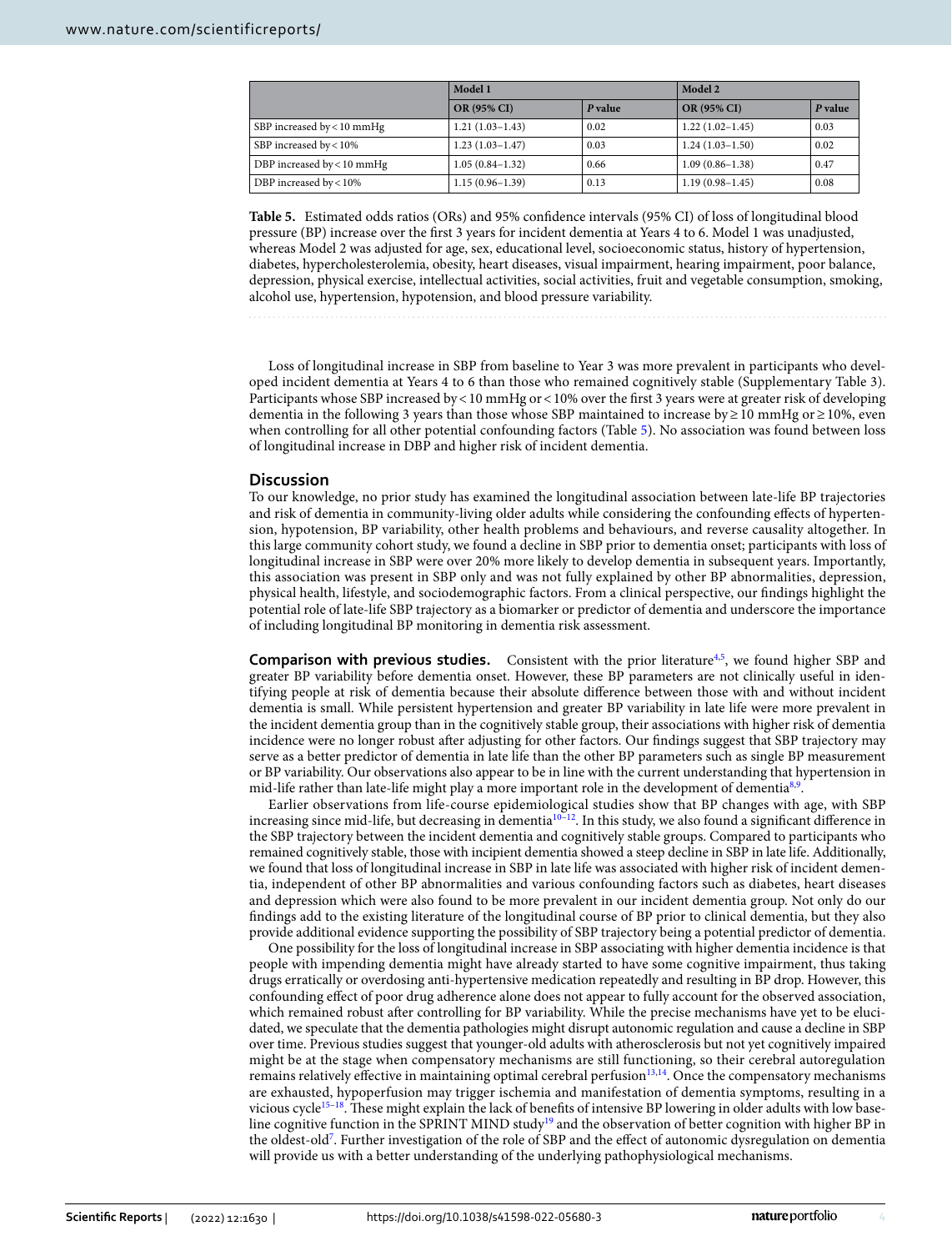While recent randomized controlled trial suggests more stringent BP control lowers risk of MCI and dementia<sup>20</sup>, our findings highlight the concern of intensifying BP lowering in older adults whose BP is already in a downward trend. Other factors of BP control—how quickly intensive BP control is attained, how much BP lowering is expected, and which anti-hypertensive drug is used—are likely essential in determining the long-term cognitive benefts. Examination of what the optimal BP target for older adults should be, and how it should be achieved, so that the risk of hypertension complications can be minimized without adversely afecting cognition would be much needed.

**Limitations and strengths of this study.** This study had several limitations. First, given the nature of our study design, care needs to be taken when inferring a causal relationship between BP changes and dementia risk. Second, the possibility of reverse causality, though minimized in this study, cannot be completely excluded due to the potential confounding problems of people with suboptimal BP control owing to subtle cognitive problems albeit they were screened negative for signifcant cognitive impairment. As the development of dementia may span over a decade, our study period remains relatively short. A much longer follow-up duration, which we are currently conducting, might provide us with more robust evidence of the longitudinal association between BP changes and risk of dementia. Third, the onset and duration of hypertension and, importantly, the treatment, including the type, dosage and compliance of anti-hypertensive medication, were not assessed, though some studies found SBP decline in incipient dementia regardless of antihypertensive treatment<sup>[11](#page-6-17),[21](#page-6-18)</sup>. Also, due to logistic limitations, BP was measured annually only, the etiology of dementia was not identifed, and genotyping and neuroimaging were not performed albeit a possible role of Apolipoprotein E4 in cerebrovascular risks and a potential effect of BP on dementia pathologies in the brain<sup>[22](#page-6-19),[23](#page-6-20)</sup>. Fourth, as some subgroups were small, the low statistical power might limit us to identify their association with dementia risk. Last, direct application of our fndings to older populations with more severe hypertension and of other ethnicities requires caution, as our cohort was relatively healthy and ethnic Chinese.

Nevertheless, this study had several strengths. We followed this large territory-wide population-based cohort for a long time, with steps taken to minimize the attrition rate. Dementia was identifed from comprehensive clinical assessment instead of hospital records. Various health problems and behaviours, in addition to hypotension and BP variability, were controlled in the analyses.

#### **Conclusions**

Our fndings support and extend the previous literature that BP is an important factor in the understanding of dementia risk in older adults. With changes of BP trajectory in late life being a potential biomarker or predictor of dementia, our fndings suggest that not only do older adults with unintentional progressive decline in SBP warrant further dementia risk assessment, but healthcare professionals also need to be mindful in intensifying BP control in these individuals as further drop in SBP might risk hypotension and potentially accelerate their progression to clinical dementia. In future, trials should be conducted to test whether achieving optimal BP and maintaining optimal cerebral perfusion could help slow or prevent dementia onset in older populations.

#### **Methods**

**Study design, setting, and participants.** This longitudinal observational study was conducted at all 18 Elderly Health Centres (EHCs) of the Department of Health of the Government of Hong Kong, which provide regular physical and cognitive health assessments to local older adults. Inclusion criteria for this study were aged 65 and older, Chinese ethnicity, living in the community, and free of dementia at baseline. Exclusion criteria were living in nursing homes; having stroke, Parkinson's disease, or clinical dementia; scoring below the educationspecific cutoff on the Cantonese version of the Mini-Mental State Examination  $(MMSE)^{24}$ , or not completing cognitive or BP assessment at baseline. Participants were followed up at the EHCs for 6 years to the outcome of incident dementia. During the study period, participants received annual standardized clinical assessment of cognitive status and BP, together with comprehensive examination of a wide range of physical and psychiatric comorbidities and lifestyle behaviours. To minimize loss to follow-up, those who missed the follow-up assessments were actively traced and interviewed by geriatric psychiatrists at EHCs or at home; the names of those not traceable were verifed with the Deaths Registry for the cause of death, including dementia. In this study, informed consent was obtained from all participants, or from their relatives if they were mentally incapable of giving consent before the follow-up assessment was conducted. Tis study was approved by the Ethics Committee of the Department of Health of the Government of Hong Kong and the Joint Clinical Research Ethics Committee of the Chinese University of Hong Kong and the New Territories East Cluster of the Hospital Authority. All methods were carried out in accordance with relevant guidelines and regulations.

**Assessment of BP control.** At baseline and follow-up, brachial BP was measured with an electronic sphygmomanometer using an appropriately sized cuf afer participants sat at rest for at least 5 min. Two readings were taken in at least 5 min apart for participants whose first BP reading was≥140/90 mmHg. The average of the two readings were used for analysis.

BP variability was examined using intra-individual mean (BP-MEAN), standard deviation (BP-SD), coefficient of variation (BP-CV), and adjusted standard deviation (adjusted-BP-SD) of BP. BP-CV, defned as the ratio of BP-SD to BP-MEAN, serves as a better marker for BP variability because it corrects for larger SDs due to higher absolute values of BP-MEAN, whereas adjusted-BP-SD refects the inter-individual diferences afer correcting for the number of BP assessments.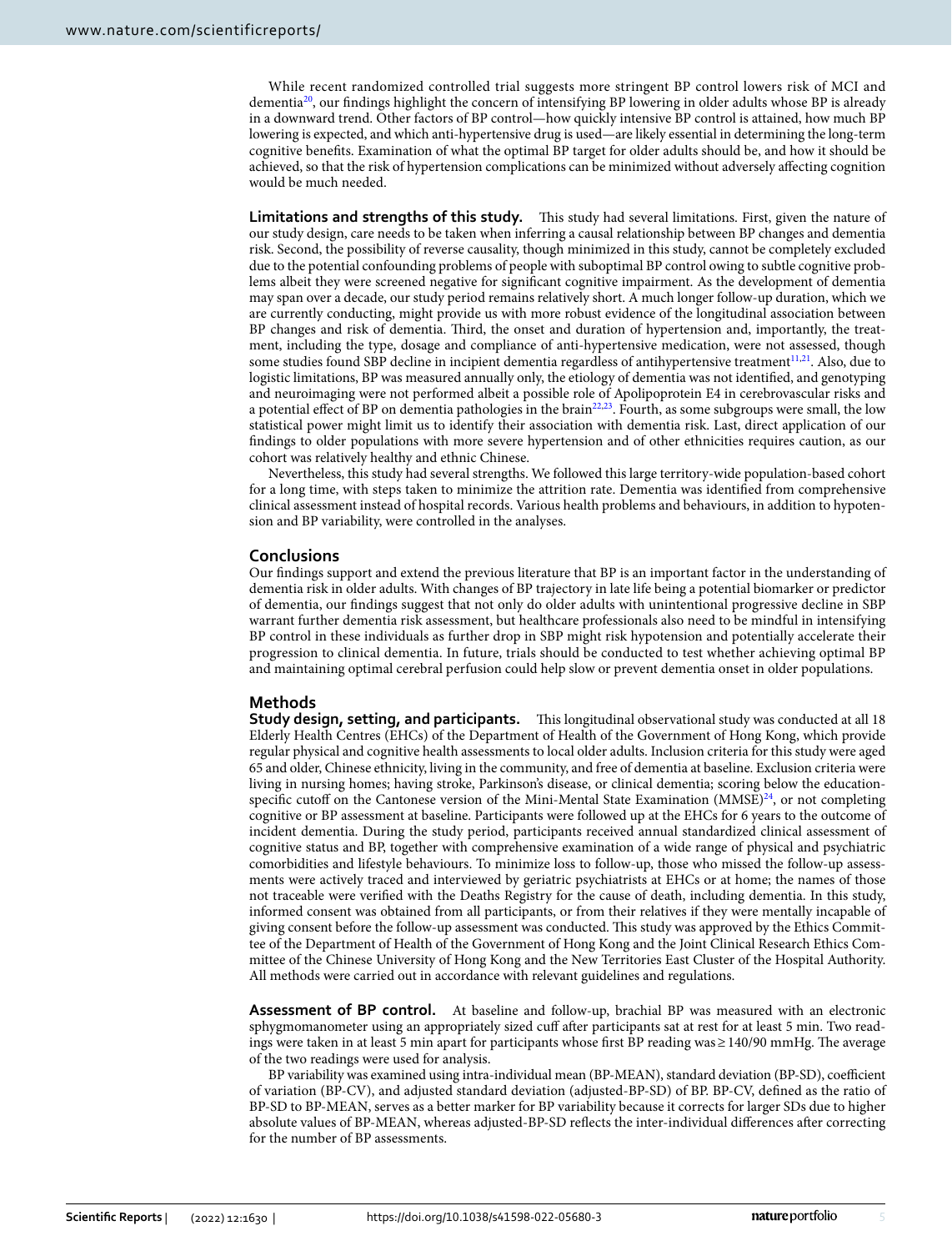Assessment of dementia cases. The outcome of this study was incident dementia in 6 years. At baseline and follow-up, participants underwent comprehensive cognitive assessments by the EHC physicians, including a detailed history, the Abbreviated Mental Test, and the MMSE. Participants who missed these but agreed to a follow-up interview received the clinical examination, MMSE, and Clinical Dementia Rating (CDR) by geriatric psychiatrists. Dementia was diagnosed according to the *International Statistical Classifcation of Diseases and Related Health Problems, Tenth Revision* (ICD-10) and a CDR of 1 to 3[25.](#page-6-22) A panel of geriatric psychiatrists reviewed all the diagnosis of dementia independently. For cases whose diagnosis was uncertain or in disagreement, the principal investigator adjudicated the fnal diagnosis.

**Assessment of other variables.** Sociodemographic factors (age, sex, educational level, and socioeconomic status), physical and psychiatric comorbidities (hypertension, type 2 diabetes mellitus, hypercholesterolemia, obesity, heart diseases, visual and hearing impairments, poor balance, and depression), and lifestyle behaviours (physical, intellectual, and social activities, fruit and vegetable intake, smoking, and alcohol use) were examined. Low socioeconomic status was defned as receiving social security from the government. All medical diseases were diagnosed by physicians according to the ICD-10. Obesity was defned as body mass index equal to or greater than 25 kg/m<sup>2</sup> according to the Asian references<sup>26</sup>. Hearing impairment was defined as 1- and 2-kHz loss of≥40 decibels in the better ear during audiometric testing (Audioscope, Welch Allyn). Visual impairment was defined as  $\geq 0.48$  LogMAR<sup>27</sup>. Poor balance was defined as failing the single-leg balance test<sup>[28](#page-6-25)</sup>. A standardized self-reported questionnaire based on locally validated leisure activity classifcation was used to assess lifestyle behaviours in the prior month<sup>29</sup>; regular physical (aerobic and mind–body exercises), intellectual (reading books, newspapers, or magazines; playing board games, Mahjong or card games; and betting on horse racing), and social activities (joining a social centre, participating in voluntary work, meeting relatives or friends, and attending religious activities), adequate fruit and vegetable intake (consuming at least 3 servings of vegetables and 2 servings of fruits a day), current smoking, and alcohol use were defined as previously reported<sup>30</sup>

**Sample size estimation.** Sample size estimation was performed using the Power and Precision software, version 3.0 (Biostat; [https://www.power-analysis.com/sofware\\_overview.htm\)](https://www.power-analysis.com/software_overview.htm). Sample size was calculated based on estimates of incidence rate of dementia (6% in 6 years) and people with hypertension having an odds ratio of 2.0 for dementia from previous literature<sup>[10](#page-6-9)</sup>. With alpha set at 0.05, a baseline sample of 10,000 participants would yield at least 80% power for detection of dementia at follow-up.

**Statistical analysis.** Statistical analysis was performed using IBM SPSS Statistics, version 26.0 (IBM Corp; [https://www.ibm.com/analytics/spss-statistics-sofware](https://www.ibm.com/analytics/spss-statistics-software)). Baseline continuous and categorical variables were compared between participants with and without incident dementia in 6 years by independent t-test and Chisquared  $(\chi^2)$  test, respectively. The level of statistical significance was set at  $P < 0.05$  (2-tailed). With reference to the Seventh Report of the Joint National Committee on Prevention, Detection, Evaluation, and Treatment of High Blood Pressure (JNC 7), systolic and diastolic hypertension were defned as≥140 mmHg and≥90 mmHg, respectively, and hypotension as <100 mmHg and <60mmHg<sup>33</sup>. Additionally, to test if the risk of incident dementia was diferent with the new BP cutof for hypertension according to the latest American College of Cardiology/American Heart Association Hypertension Guidelin[e34,](#page-6-30) the analyses were repeated using≥130 mmHg and≥80 mmHg as systolic and diastolic hypertension, respectively. Multivariable logistic regression analysis was performed to test if hypertension and hypotension at baseline were associated with higher risk of incident dementia with reference to stable BP (SBP of 100–140 mmHg [or 100–130 mmHg based on the latest cutof]; DBP of 60–90 mmHg [or 60–80 mmHg based on the latest cutof]), even afer adjusting for sociodemographic factors (age, sex, educational level, socioeconomic class), physical and psychiatric comorbidities (history of hypertension, type 2 diabetes mellitus, hypercholesterolemia, obesity, heart diseases, visual impairment, hearing impairment, poor balance, and depression), and lifestyle behaviours (physical exercise, intellectual activities, social activities, adequate fruit and vegetable intake, smoking, alcohol use) and excluding those who developed dementia within 3 years afer baseline. Model 1 was unadjusted, whereas Model 2 was adjusted for all the potential confounding factors as described above. The odds ratios (ORs) were computed to yield point estimates with 95% confdence intervals (95% CIs).

To examine if longitudinal trend of BP was diferent between the cognitively stable and incident dementia groups, the BP changes from baseline to Year 3 were compared between participants with and without incident dementia at Years 4 to 6 using General Linear Model repeated measures, with the last observation of BP readings carried forward for those who missed the follow-up BP assessment, and the Bonferroni adjustment applied for multiple comparison. To test if persistent hypertension and hypotension were associated with higher risk of incident dementia, the proportion of participants whose BP was persistently equal to or greater than 140/90 mmHg (or 130/80 mmHg based on the latest recommendation) and less than 100/60 mmHg, respectively, over the frst 3 years was compared between those with and without incident dementia in the subsequent 3 years. Additionally, to test if BP variability was associated with higher risk of dementia, the mean, CV, and adjusted SD of SBP and DBP measured from baseline to Year 3 were compared between those with and without incident dementia at Years 4 to 6; with adjusted SD already considered the number of BP measurements, last observation carried forward was not applied here. Given the possible efect of age and dementia on BP trajectories, we tested if the loss of longitudinal increase in BP in late life was associated with higher dementia incidence. The ORs for incident dementia in the following 3 years in participants with absolute and relative increase of BP of less than 10 mmHg and 10%, respectively, over the frst 3 years were estimated using the regression analyses, with hypertension, hypotension, BP variability, and other confounders including demographics, health problems, and lifestyle behaviours controlled for.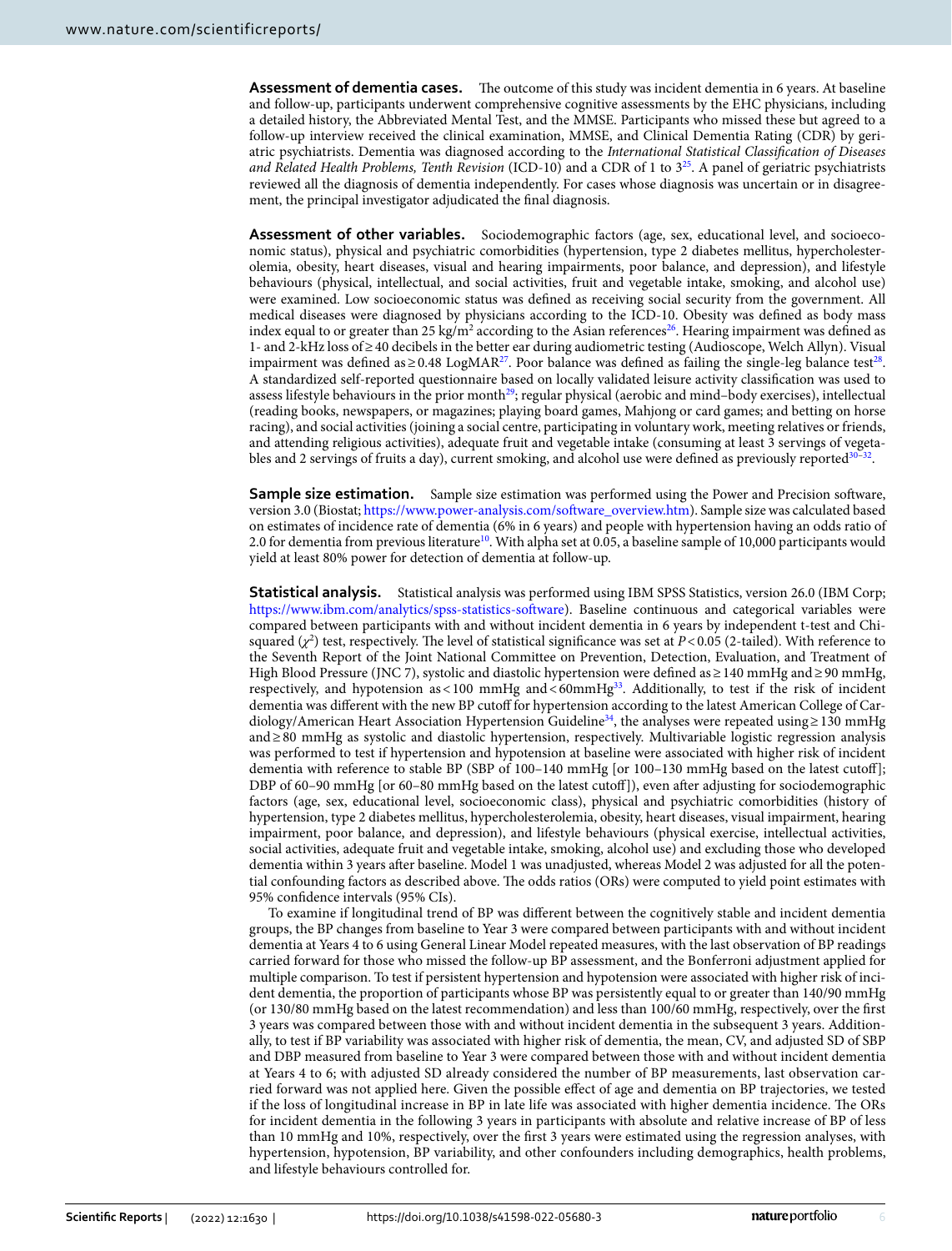**Ethical approval.** This study was approved by the Ethics Committee of the Department of Health of the Government of Hong Kong and the Joint Clinical Research Ethics Committee of the Chinese University of Hong Kong and the New Territories East Cluster of the Hospital Authority.

#### **Data availability**

The data that support the findings of this study are available from the corresponding author upon reasonable request.

Received: 23 July 2021; Accepted: 15 November 2021 Published online: 31 January 2022

#### **References**

- <span id="page-6-0"></span>1. Livingston, G. *et al.* Dementia prevention, intervention, and care: 2020 report of the Lancet Commission. *Lancet* **396**, 413–446  $(2020)$ .
- <span id="page-6-1"></span>2. Qiu, C., Winblad, B. & Fratiglioni, L. Te age-dependent relation of blood pressure to cognitive function and dementia. *Lancet Neurol.* **4**, 487–499 (2005).
- <span id="page-6-2"></span>3. Hughes, D. *et al.* Association of blood pressure lowering with incident dementia or cognitive impairment: a systematic review and meta-analysis. *JAMA* **323**, 1934–1944 (2020).
- <span id="page-6-3"></span>4. Kennelly, S. P., Lawlor, B. A. & Kenny, R. A. Blood pressure and the risk for dementia: a double edged sword. *Ageing Res. Rev.* **8**, 61–70 (2009).
- <span id="page-6-4"></span>5. Nagai, M., Hoshide, S., Dote, K. & Kario, K. Visit-to-visit blood pressure variability and dementia. *Geriatr. Gerontol. Int.* **15**, 26–33  $(2015)$
- <span id="page-6-5"></span>6. Franklin, S. S. *et al.* Hemodynamic patterns of age-related changes in blood pressure. Te Framingham heart study. *Circulation* 96, 308-315 (1997)
- <span id="page-6-6"></span>7. Sabayan, B. *et al.* High blood pressure and resilience to physical and cognitive decline in the oldest old: the Leiden 85-plus Study. *J. Am. Geriatr. Soc.* **60**, 2014–2019 (2012).
- <span id="page-6-7"></span>8. Walker, K. A., Power, M. C. & Gottesman, R. F. Defning the relationship between hypertension, cognitive decline, and dementia: a review. *Curr. Hypertens. Rep.* **19**, 24 (2017).
- <span id="page-6-8"></span>9. Walker, K. A. *et al.* Association of midlife to late-life blood pressure patterns with incident dementia. *JAMA* **322**, 535–545 (2019).
- <span id="page-6-9"></span>10. Ruitenberg, A. *et al.* Blood pressure and risk of dementia: results from the Rotterdam study and the Gothenburg H-70 Study. *Dement. Geriatr. Cogn. Disord.* **12**, 33–39 (2001).
- <span id="page-6-17"></span>11. Qiu, C., von Strauss, E., Winblad, B. & Fratiglioni, L. Decline in blood pressure over time and risk of dementia: a longitudinal study from the Kungsholmen project. *Stroke* **35**, 1810–1815 (2004).

<span id="page-6-11"></span><span id="page-6-10"></span>12. Stewart, R. *et al.* Change in blood pressure and incident dementia: a 32-year prospective study. *Hypertension* **54**, 233–240 (2009). 13. Lee, A. T. *et al.* Widened pulse pressure is a potential risk factor for signifcant cognitive impairment among community-dwelling Chinese younger old people. *J. Alzheimers Dis.* **35**, 687–696 (2013).

- <span id="page-6-12"></span>14. van Sloten, T. T. *et al.* Association between arterial stifness, cerebral small vessel disease and cognitive impairment: A systematic review and meta-analysis. *Neurosci. Biobehav. Rev.* **53**, 121–130 (2015).
- <span id="page-6-13"></span>15. Koike, M. A., Green, K. N., Blurton-Jones, M. & Laferla, F. M. Oligemic hypoperfusion diferentially afects tau and amyloid-beta. *Am. J. Pathol.* **177**, 300–310 (2010).
- 16. Li, L. *et al.* Hypoxia increases Abeta generation by altering beta- and gamma-cleavage of APP. *Neurobiol. Aging* **30**, 1091–1098 (2009).
- 17. Muller, M. *et al.* Hypertension and longitudinal changes in cerebral blood fow: the SMART-MR study. *Ann. Neurol.* **71**, 825–833 (2012).
- <span id="page-6-14"></span>18. Wang, X. *et al.* Cerebrovascular hypoperfusion induces spatial memory impairment, synaptic changes, and amyloid-β oligomerization in rats. *J. Alzheimers Dis.* **21**, 813–822 (2010).
- <span id="page-6-15"></span>19. Pajewski, N. M. *et al.* Intensive vs standard blood pressure control in adults 80 years or older: a secondary analysis of the systolic blood pressure intervention trial. *J. Am. Geriatr. Soc.* **68**, 496–504 (2020).
- <span id="page-6-16"></span>20. SPRINT MIND Investigators for the SPRINT Research Group. Efect of intensive vs standard blood pressure control on probable dementia: a randomized clinical trial. *JAMA* **321**, 553–561 (2019).
- <span id="page-6-18"></span>21. Joas, E. *et al.* Blood pressure trajectories from midlife to late life in relation to dementia in women followed for 37 years. *Hypertension* **59**, 796–801 (2012).
- <span id="page-6-19"></span>22. de Oliveira, F. F., Chen, E. S., Smith, M. C. & Bertolucci, P. H. Associations of blood pressure with functional and cognitive changes in patients with Alzheimer's Disease. *Dement. Geriatr. Cogn. Disord.* **41**, 314–323 (2016).
- <span id="page-6-20"></span>23. SPRINT MIND Investigators for the SPRINT Research Group, *et al*. Association of intensive vs standard blood pressure control with cerebral white matter lesions. *JAMA*. **322**, 524–534 (2019).
- <span id="page-6-21"></span>24. Chiu, H. F. *et al.* Prevalence of dementia in Chinese elderly in Hong Kong. *Neurology* **50**, 1002–1009 (1998).
- <span id="page-6-22"></span>25. Morris, J. C. Clinical dementia rating: a reliable and valid diagnostic and staging measure for dementia of the Alzheimer type. *Int. Psychogeriatr.* **9**, 173–176 (1997).
- <span id="page-6-23"></span>26. World Health Organization expert consultation. Appropriate body-mass index for Asian populations and its implications for policy and intervention strategies. *Lancet* **363**, 157–163 (2004).
- <span id="page-6-24"></span>27. Lee, A. T. *et al.* Higher dementia incidence in older adults with poor visual acuity. *J. Gerontol. A Biol. Sci. Med. Sci.* **75**, 2162–2168 (2020).
- <span id="page-6-25"></span>28. Lee, A. T. *et al.* Poor balance as a noncognitive predictor of incident dementia. *J. Am. Geriatr. Soc.* **63**, 1701–1702 (2015).
- <span id="page-6-26"></span>29. Leung, G. T., Leung, K. F. & Lam, L. C. Classifcation of late-life leisure activities among elderly Chinese in Hong Kong. *East Asian Arch. Psych.* **21**, 123–127 (2011).
- <span id="page-6-27"></span>30. Lee, A. T. *et al.* Intensity and types of physical exercise in relation to dementia risk reduction in community-living older adults. *J. Am. Med. Dir. Assoc.* **16**(899), e1–e7 (2015).
- 31. Lee, A. T. *et al.* Lower risk of incident dementia among Chinese older adults having three servings of vegetables and two servings of fruits a day. *Age Ageing* **46**, 773–779 (2017).
- <span id="page-6-28"></span>32. Lee, A. T. *et al.* Association of daily intellectual activities with lower risk of incident dementia among older Chinese adults. *JAMA Psych.* **75**, 697–703 (2018).
- <span id="page-6-29"></span>33. Chobanian, A. V. et al. The seventh report of the joint national committee on prevention, detection, evaluation, and treatment of high blood pressure: the JNC 7 report. *JAMA* **289**, 2560–2572 (2003).
- <span id="page-6-30"></span>34. Whelton, P. K. *et al.* ACC/AHA/AAPA/ABC/ACPM/AGS/APhA/ASH/ASPC/NMA/PCNA Guideline for the prevention, detection, evaluation, and management of high blood pressure in adults: a report of the American College of Cardiology/American Heart Association Task Force on clinical practice guidelines. *J. Am. Coll. Cardiol.* **71**, e127–e248 (2018).

7